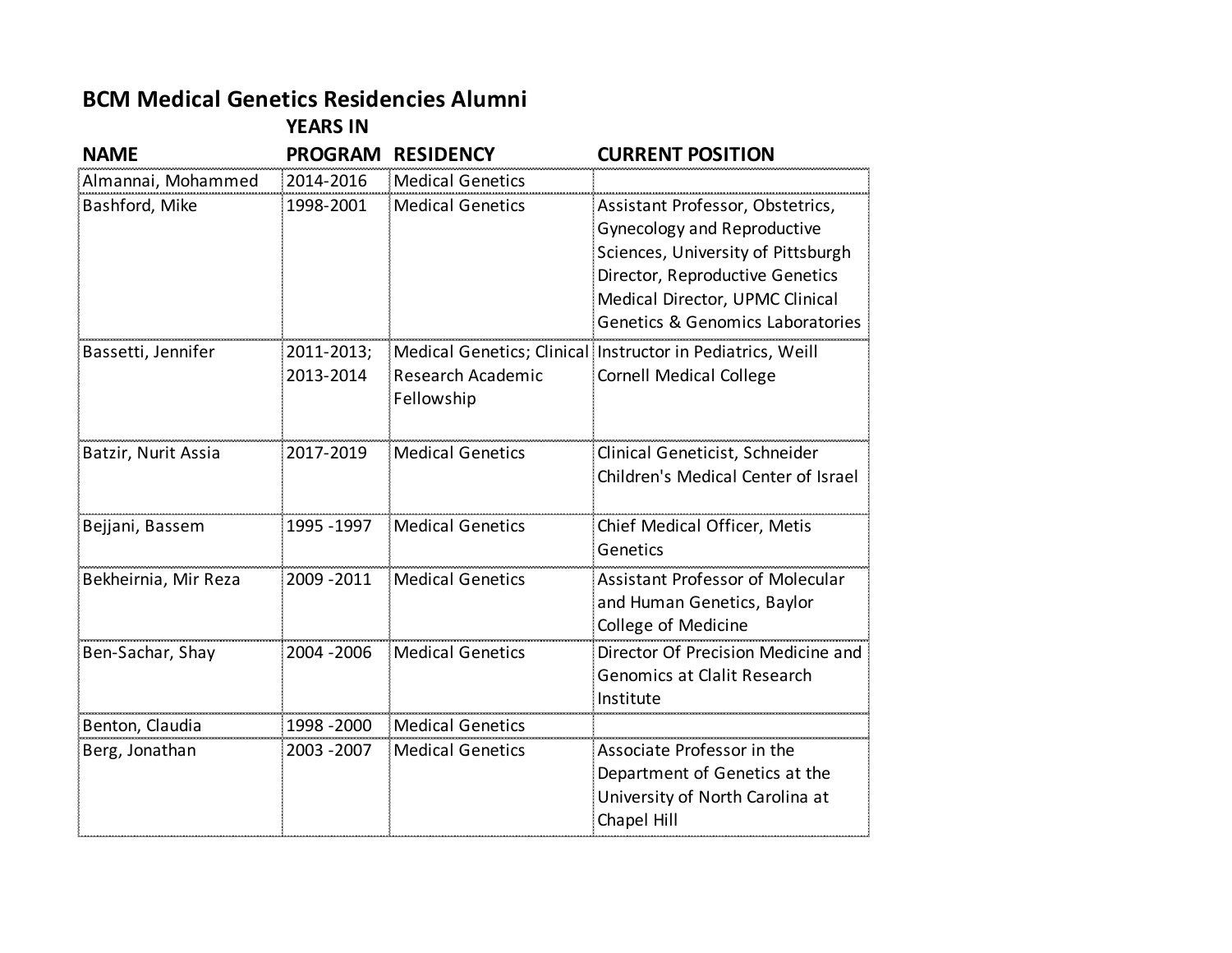| Bizargity, Peyman       | 2016-2018   | <b>Medical Genetics</b>                               | Assistant Professor / Clinical<br>Geneticist, Norhwell Health<br>System, Long Island, New York                                                                               |
|-------------------------|-------------|-------------------------------------------------------|------------------------------------------------------------------------------------------------------------------------------------------------------------------------------|
| Blazo, Maria            | 2001-2004   | <b>Medical Genetics</b>                               | Clinical Geneticist, Scott & White<br>Healthcare, Temple, Texas                                                                                                              |
| Bodamer, Olaf           | 1997 - 2001 | <b>Medical Genetics</b>                               | Associate Professor, Gerald Park<br>Chair of Genetics, Harvard Medical<br>School/Boston Children's Hospital                                                                  |
| Bostwick, Bret L.       | 2011-2016   | <b>Pediatrics Medical</b><br><b>Genetics Combined</b> | Clinical Geneticist, Houston, TX                                                                                                                                             |
| Brautbar, Ariel         | 2006 - 2008 | <b>Medical Genetics</b>                               | Clinical Geneticist, Fort Worth, TX                                                                                                                                          |
| Brown, Chester          | 1995 - 1997 | <b>Medical Genetics</b>                               | Professor and Division Chief of<br>Genetics, University of Tennessee<br>Health Science Center, LeBonheur<br>Children's Hospital and St. Jude<br>Children's Research Hospital |
| Brunetti-Pierri, Nicola | 2005 - 2007 | <b>Medical Genetics</b>                               | Investigator, Telethon Institute of<br>Genetics and Medicine, Naples,<br>Italy & Associate Professor,<br>Federico II University of Naples                                    |
| Burke, Rebecca          | 2017-2019   | <b>Medical Genetics</b>                               | Assistant Professor, Department of<br>Pediatrics, West Virginia<br>University School of Medicine,<br>Morgantown, West Virginia                                               |
| Burrage, Lindsay        | 2011-2013   | <b>Medical Genetics</b>                               | Assistant Professor of Molecular<br>and Human Genetics, Baylor<br>College of Medicine                                                                                        |
| Carrasco, Diana         | 2015-2019   | <b>Pediatrics Medical</b><br><b>Genetics Combined</b> | Geneticist, Cook Children's<br><b>Genetics Center</b>                                                                                                                        |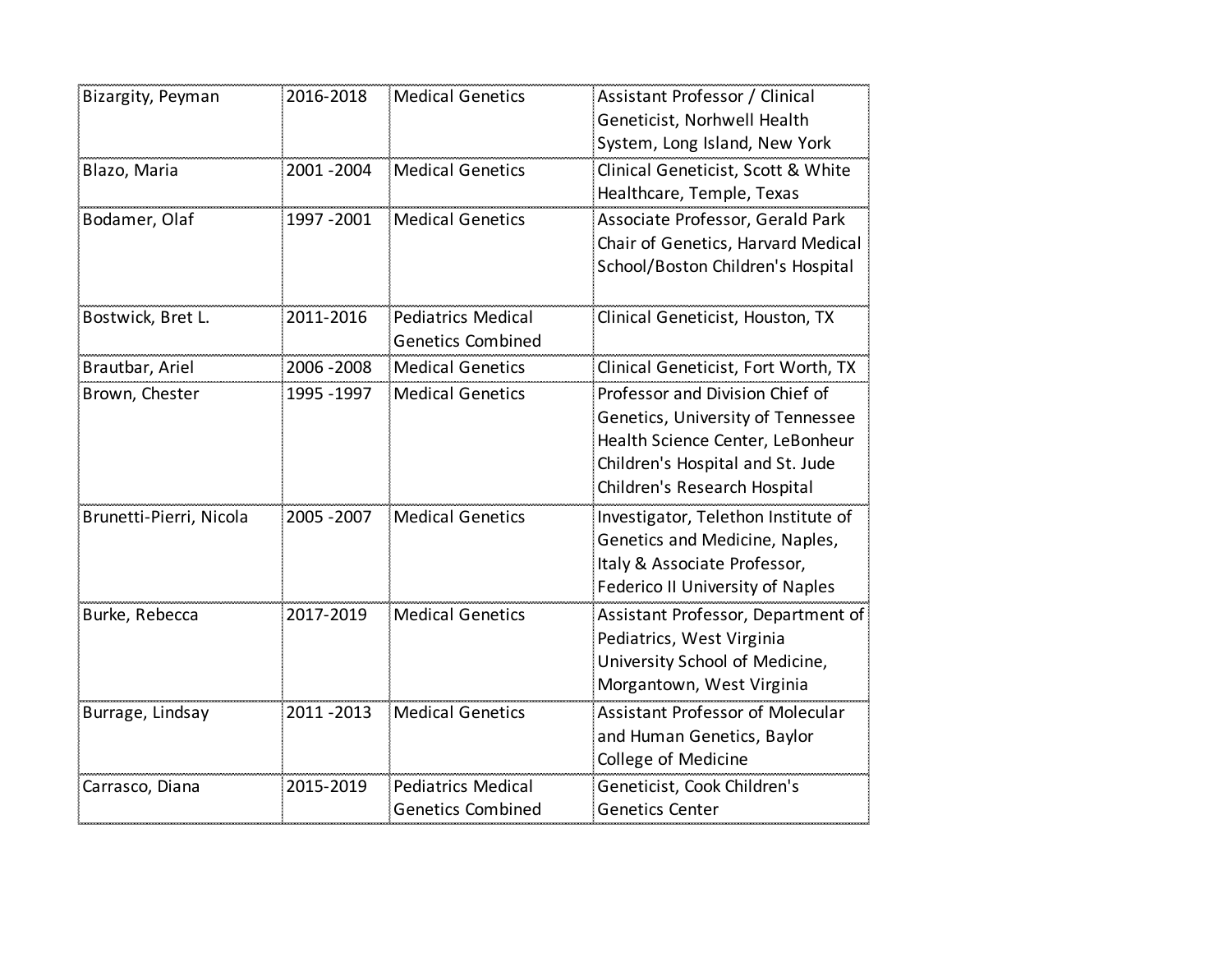| Chanprasert, Sirisak | 2012 - 2014             | Medical Genetics                                      | Assistant Professor, Division of<br>Medical Genetics, Department of<br>Medicine, University of<br>Washington, Seattle          |
|----------------------|-------------------------|-------------------------------------------------------|--------------------------------------------------------------------------------------------------------------------------------|
| Chong, Karen         | 1997 - 1999             | <b>Medical Genetics</b>                               | Assistant Professor, Dept. of<br>Pediatrics, Obstetrics and<br>Gynecology, University of Toronto                               |
| Chopra, Atul         | 2010 - 2014             | <b>Medical Genetics</b>                               | <b>Attending Medical Geneticist</b><br>Center for Human Genetics at<br>University Hospitals Cleveland<br><b>Medical Center</b> |
| Cooney, Erin         | 2012-2017               | <b>Pediatrics Medical</b><br><b>Genetics Combined</b> | Assistant Professor in the Division<br>of Medical Genetics &<br>Metabolism, UTMB Health                                        |
| Dhar, Shweta         | 2006 - 2008             | <b>Medical Genetics</b>                               | Associate Professor of Molecular<br>and Human Genetics, Baylor<br>College of Medicine                                          |
| Dimmock, David       | 2004 - 2006             | <b>Medical Genetics</b>                               | Senior Medical Director, Institute<br>for Genomic Medicine, Rady<br>Children's Hospital/UCSD                                   |
| El-Hattab, Ayman     | 2008 - 2010             | <b>Medical Genetics</b>                               | Clinical Genetics Consultant, Kanad<br>Hospital, Al-Ain, United Arab<br>Emirates                                               |
| Emrick, Lisa         | 2011-2013;<br>2013-2014 | Research Academic<br>Fellowship                       | Medical Genetics; Clinical Assistant Professor of Molecular<br>and Human Genetics, Baylor<br>College of Medicine               |
| Erez, Ayelet         | 2006 - 2008             | <b>Medical Genetics</b>                               | Senior Scientist at Weizmann<br>Institute of Science, Rehovot,<br>Israel                                                       |
| Flores Daboub, Josue | 2010 - 2012             | <b>Medical Genetics</b>                               | Assistant Professor, University of<br>Utah                                                                                     |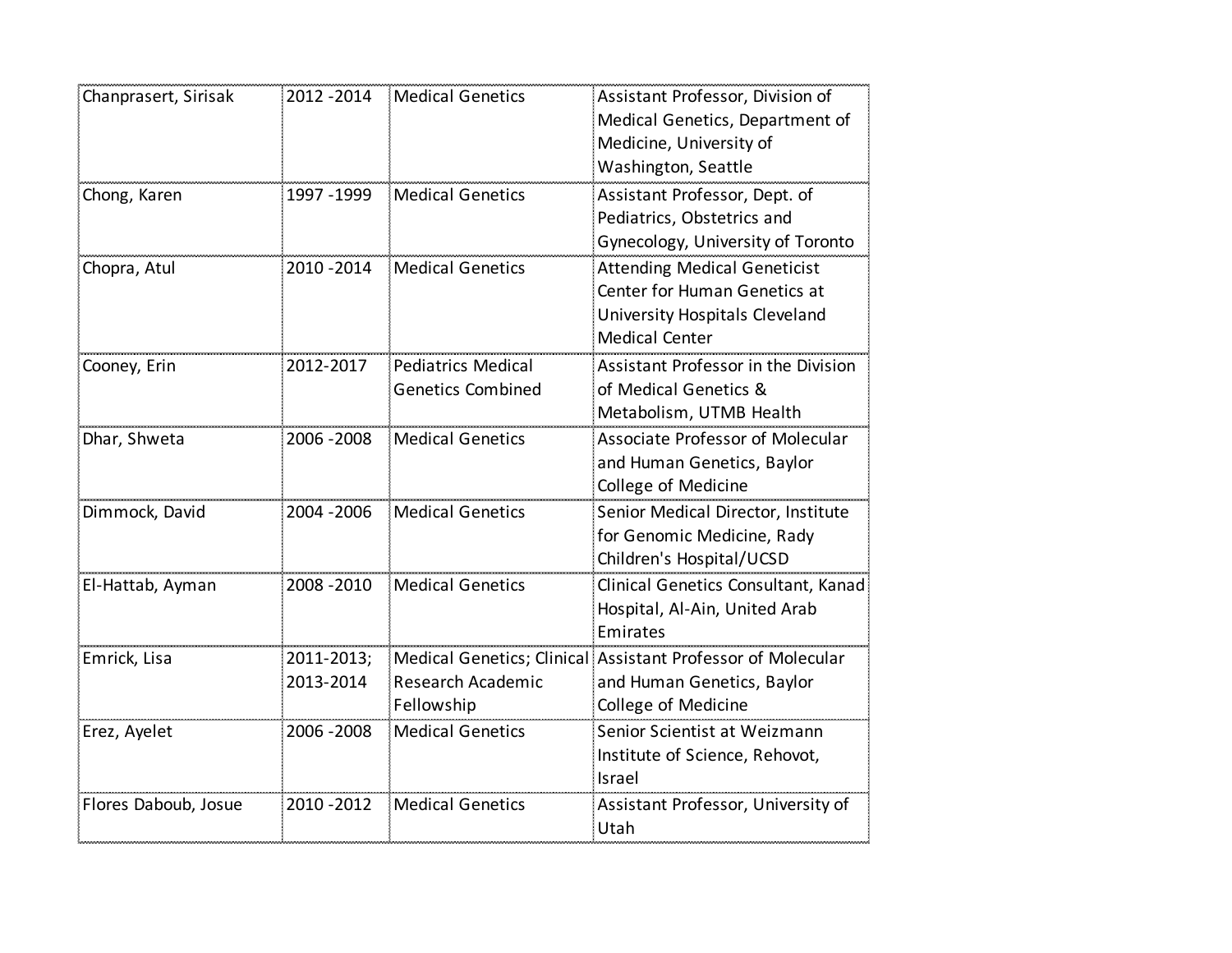| Franco, Luis            | 2007 - 2009             | <b>Medical Genetics</b>         | Head, Functional<br>Immunogenomics Unit, Earl<br>Stadtman Investigator, NIH<br>Distinguished Scholar, NIH/NIAMS                                       |
|-------------------------|-------------------------|---------------------------------|-------------------------------------------------------------------------------------------------------------------------------------------------------|
| Fruhman, Gary           | 2008 - 2010             | <b>Medical Genetics</b>         | Assistant Professor, Donald and<br>Barbara Zucker School of Medicine<br>at Hofstra/Northwell                                                          |
| Glinton, Kevin          | 2017-2019               | <b>Medical Genetics</b>         | Assistant Professor, Department of<br>Molecular and Human Genetics,<br>Baylor College of Medicine,<br>Houston, TX                                     |
| Graham, Brett           | 2001 - 2003             | <b>Medical Genetics</b>         | Associate Professor of Medical &<br>Molecular Genetics, Indiana School<br>of Medicine                                                                 |
| Gregg, Anthony          | 1993 - 1996             | <b>Medical Genetics</b>         | Maternal Fetal Medicine and<br>Clinical Genetics, Prisma Health                                                                                       |
| Hanchard, Neil          | 2009 - 2011             | <b>Medical Genetics</b>         | Clinical Investigator, Center for<br>Precision Health Research & Head<br>Childhood Complex Disease<br><b>Genomics Section, NHGRI</b>                  |
| Harel, Tamar            | 2013-2015;<br>2015-2016 | Research Academic<br>Fellowship | Medical Genetics; Clinical Senior clinical geneticist and<br>Director of the Pediatric Genetics<br>Service, Hadassah University<br>Hospital-Ein Kerem |
| Heilstedt, Heidi        | 1997 - 1999             | <b>Medical Genetics</b>         |                                                                                                                                                       |
| Holmes (Johnson), Becky | 1998 - 2000             | <b>Medical Genetics</b>         |                                                                                                                                                       |
| Hug, A.H.M. Ahbubul     | 1993 - 1996             | <b>Medical Genetics</b>         | Clinical Professor of Pediatrics and<br>Neurology at Wayne State<br>University                                                                        |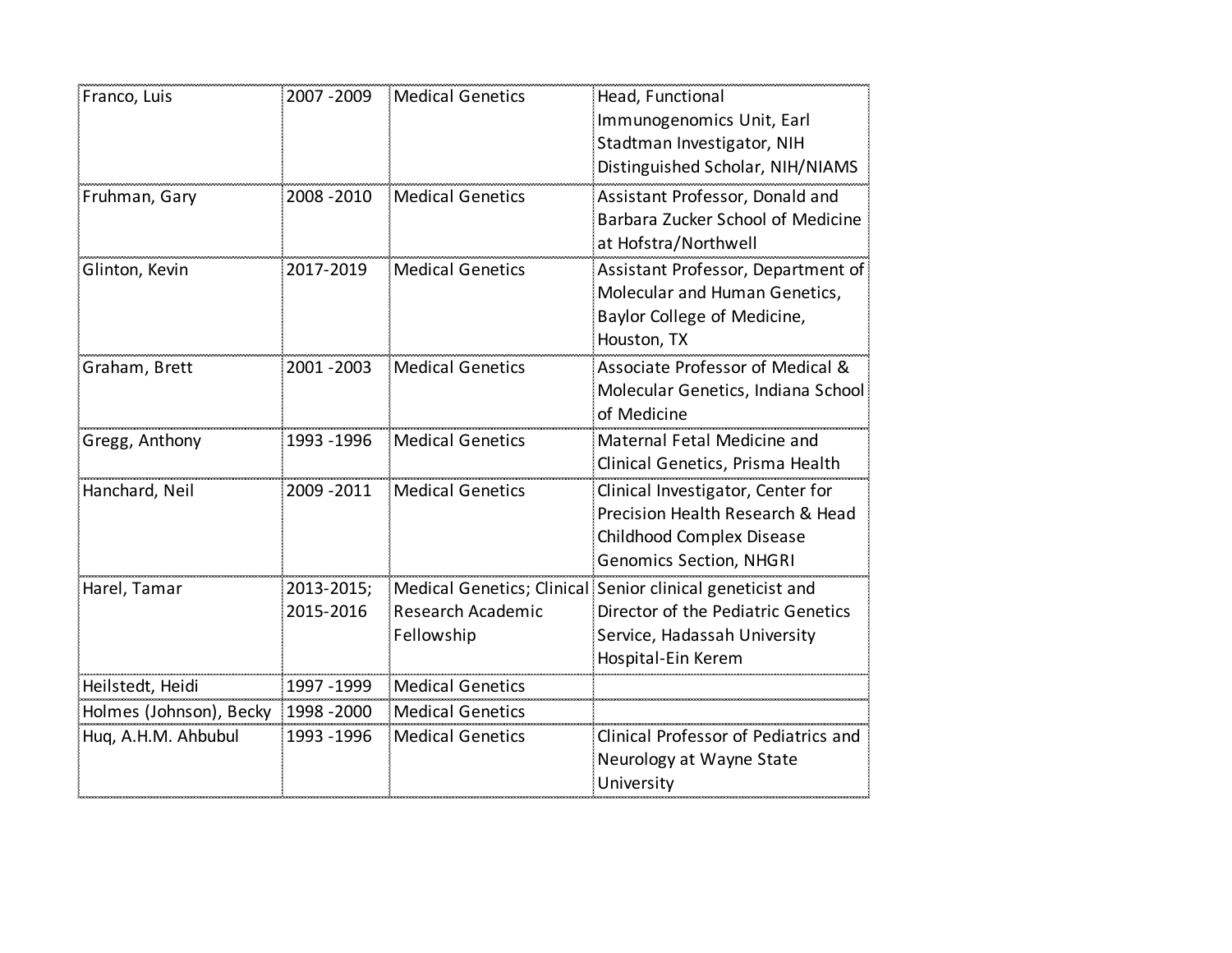| Jain, Mahim       | 2010-2015;<br>2015-2016 | <b>Pediatrics Medical</b><br>Genetics Combined;<br><b>Clinical Research</b><br>Academic Fellowship | Assistant professor in the<br>Department of Pediatrics at The<br>Johns Hopkins University School of<br>Medicine.   |
|-------------------|-------------------------|----------------------------------------------------------------------------------------------------|--------------------------------------------------------------------------------------------------------------------|
| Jiang, Yong-hui   | 2005 - 2007             | <b>Medical Genetics</b>                                                                            | Professor and Chief of Medical<br>Genetics, Yale School of Medicine                                                |
| Jinnah, Amina     | 2007 - 2009             | <b>Medical Genetics</b>                                                                            | <b>Fulshear Family Medicine and</b><br>Pediatrics                                                                  |
| Kirby, Amelia     | 2009-2014               | <b>Pediatrics Medical</b><br><b>Genetics Combined</b>                                              | Clinical Associate Professor,<br>Wakeforest School of Medicine                                                     |
| Kleppe, Soledad   | 2002 - 2004             | <b>Medical Genetics</b>                                                                            | Hospital Italiano de Buenos Aires                                                                                  |
| Kochanek, Stephan | 1993 - 1996             | <b>Medical Genetics</b>                                                                            | Professor & Director, Department<br>of Gene Therapy, University of<br>Ulm, Germany                                 |
| Lalani, Seema     | 1999 - 2001             | <b>Medical Genetics</b>                                                                            | Associate Professor of Molecular<br>and Human Genetics, Baylor<br>College of Medicine                              |
| Lanpher, Brendan  | 2004 - 2006             | <b>Medical Genetics</b>                                                                            | Faculty, Department of Clinical<br>Genomics, Mayo Clinic, Rochester,<br>Minnesota                                  |
| Laufman, Jason    | 2015-2019               | <b>Pediatrics Medical</b><br><b>Genetics Combined</b>                                              | Geneticist, Akron Children's<br>Hospital, Akron, Ohio                                                              |
| Lay, Erica        | 2017-2021               | <b>Pediatrics Medical</b><br><b>Genetics Combined</b>                                              | Instructor, Department of<br>Molecular and Human Genetics,<br>Postdoctoral Training, Baylor<br>College of Medicine |
| Lee, Brendan      | 1995 - 1997             | <b>Medical Genetics</b>                                                                            | Professor and Chair of Molecular<br>and Human Genetics, Baylor<br>College of Medicine                              |
| Levin, Mike       | 1991 - 1994             | <b>Medical Genetics</b>                                                                            | Geneticist, Las Vegas, Nevada                                                                                      |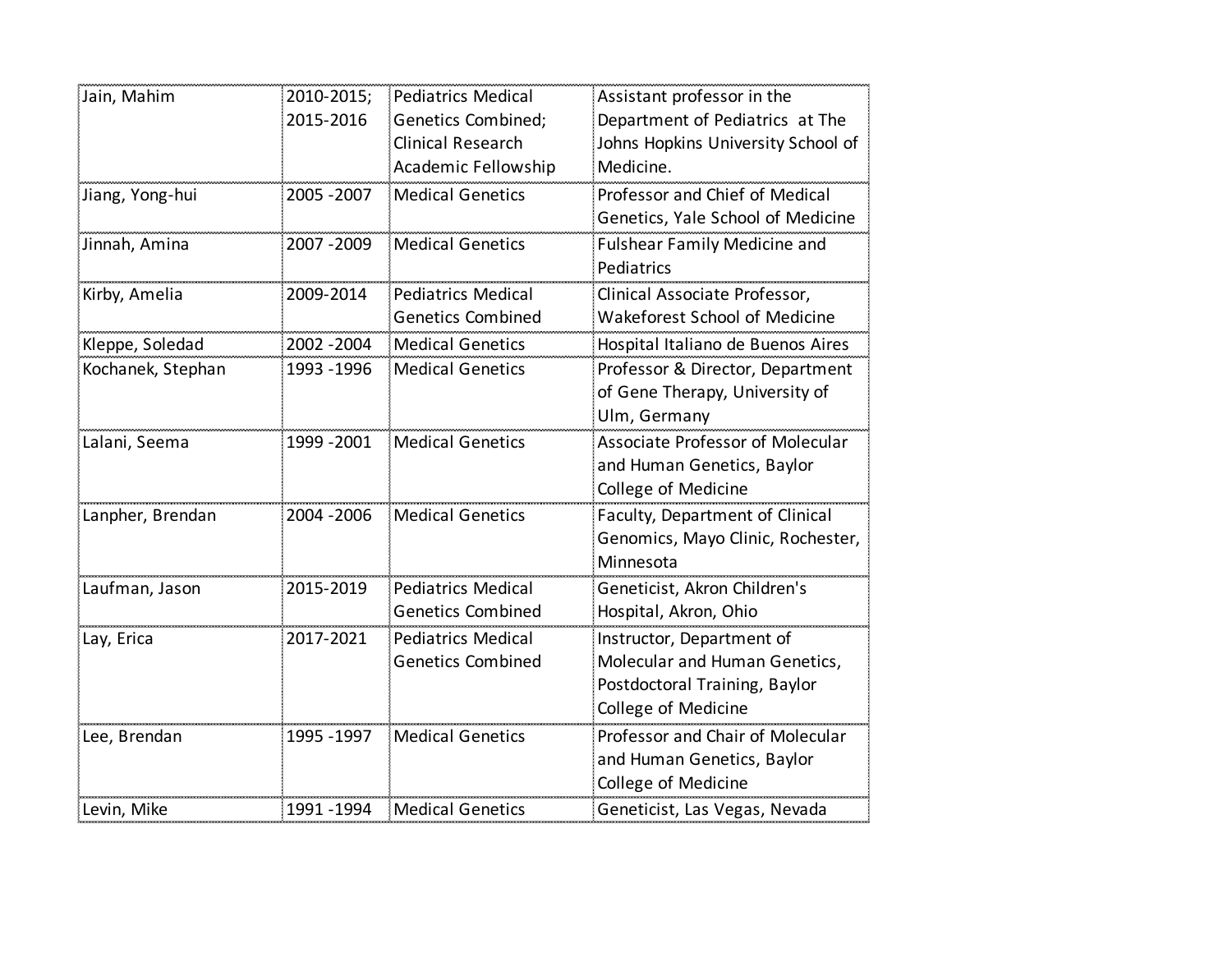| Machol, Keren          | 2014-2016;  |                           | Medical Genetics; Clinical Assistant Professor of Molecular |
|------------------------|-------------|---------------------------|-------------------------------------------------------------|
|                        | 2016-2017   | <b>Research Academic</b>  | and Human Genetics, Baylor                                  |
|                        |             | Fellowship                | College of Medicine                                         |
| Mackay, Laura          | 2017-2021   | <b>Pediatrics Medical</b> | <b>Medical Biochemical Genetics</b>                         |
|                        |             | <b>Genetics Combined</b>  | Fellow, Baylor College of Medicine                          |
|                        |             |                           | / Texas Children's Hospital                                 |
| Manor, Yehoshua "Josh" | 2016-2020   | <b>Pediatrics Medical</b> | Physician Scientist, Sheba Medical                          |
|                        |             | <b>Genetics Combined</b>  | Center, Israel                                              |
| Markovitz, Rebecca     | 2017-2021   | <b>Pediatrics Medical</b> | Allergy & Immunology Fellowship,                            |
|                        |             | <b>Genetics Combined</b>  | Boston Children's Hospital                                  |
| Marom, Ronit           | 2013 - 2015 | <b>Medical Genetics</b>   | Assistant Professor of Molecular                            |
|                        |             |                           | and Human Genetics, Baylor                                  |
|                        |             |                           | College of Medicine                                         |
| McBride, Kim           | 2000 - 2002 | <b>Medical Genetics</b>   | Investigator in the Center for                              |
|                        |             |                           | Cardiovascular and Pulmonary                                |
| McCormack, Mike        | 2000 - 2002 | <b>Medical Genetics</b>   |                                                             |
| Mendoza-Londono,       | 2001 - 2003 | <b>Medical Genetics</b>   | Head at The Hospital for Sick                               |
| Roberto                |             |                           | Children, Division of Clinical and                          |
|                        |             |                           | <b>Metabolic Genetics</b>                                   |
| Merchant, Nadia        | 2014-2016   | <b>Medical Genetics</b>   | Pediatric endocrinologist,                                  |
|                        |             |                           | Children's National Hospital,                               |
|                        |             |                           | Washington, D.C.                                            |
| Mian, Asad             | 2007 - 2008 | <b>Medical Genetics</b>   | Chair, Department of Emergency                              |
|                        |             |                           | Medicine, The Aga Khan University                           |
|                        |             |                           | Hospital                                                    |
| Moretti, Paolo         | 2001 - 2003 | <b>Medical Genetics</b>   | Associate Professor of Neurology,                           |
|                        |             |                           | University of Utah School of                                |
|                        |             |                           | Medicine                                                    |
| Moss, Timothy J.       | 2008 - 2012 | <b>Medical Genetics</b>   | Assistant Professor, Department of                          |
|                        |             |                           | Pediatrics, University of Minnesota                         |
|                        |             |                           | Medical School.                                             |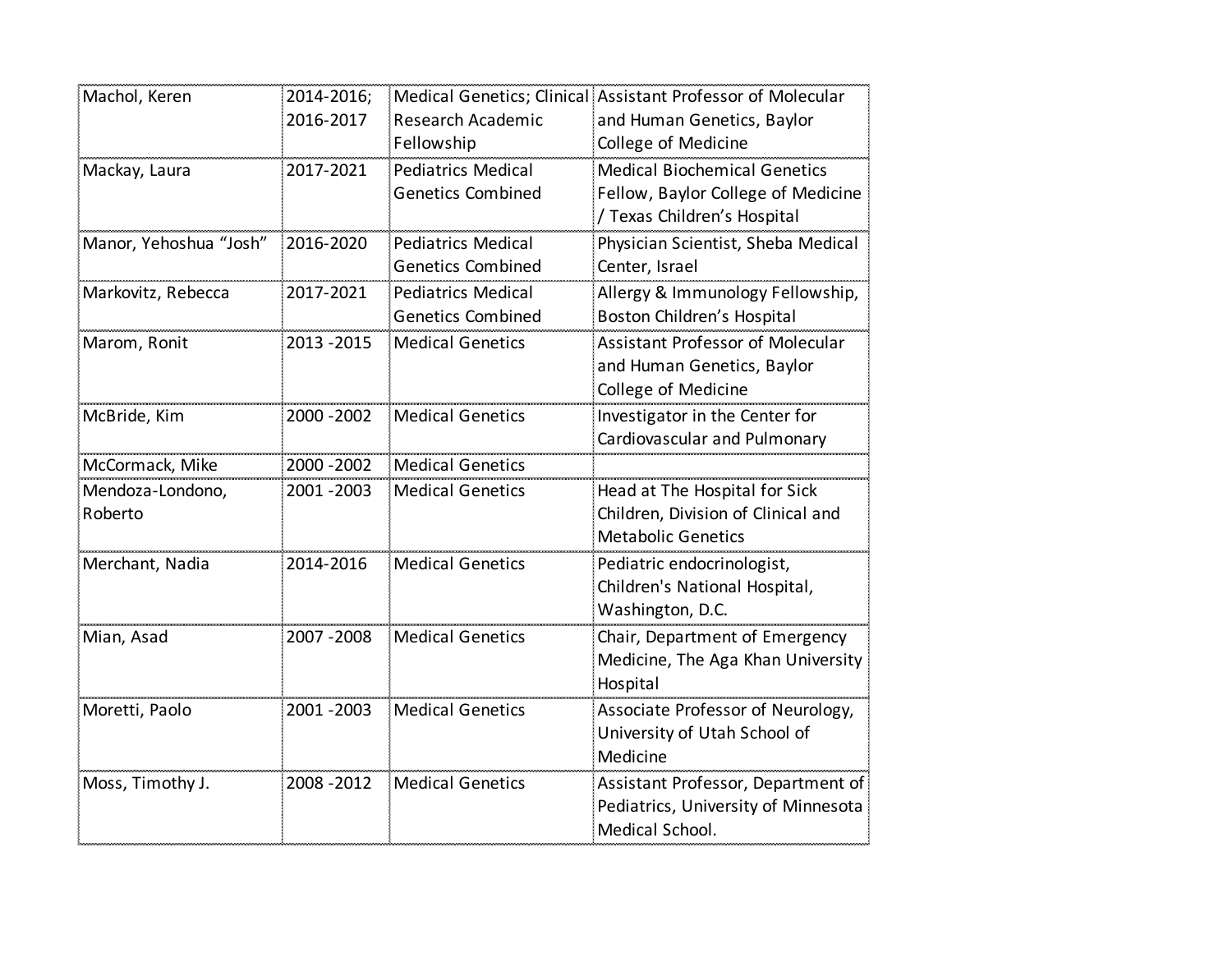| Moussallem, Elie        | 2015 - 2017             | <b>Medical Genetics</b>                               | <b>Adjunct Assistant Professor</b><br>Medicine, School of Medicine<br>Greenville                                 |
|-------------------------|-------------------------|-------------------------------------------------------|------------------------------------------------------------------------------------------------------------------|
| Nagamani, Sandesh       | 2006 - 2008             | <b>Medical Genetics</b>                               | Associate Professor of Molecular<br>and Human Genetics, Baylor<br>College of Medicine                            |
| Neira Fresneda, Juanita | 2014 - 2016             | <b>Medical Genetics</b>                               | Assistant Professor, Emory School<br>of Medicine, Atlanta, Georgia                                               |
| Nicosia, Annarita       | 2019-2021               | <b>Medical Genetics</b>                               | Pediatrician, Einstein Medical<br>Center of Philadelphia                                                         |
| Northrop, Jennifer      | 2000 - 2002             | <b>Medical Genetics</b>                               |                                                                                                                  |
| Odom, John              | 2019-2021               | <b>Medical Genetics</b>                               | <b>Medical Biochemical Genetics</b><br>Fellow, Baylor College of Medicine<br>/ Texas Children's Hospital         |
| Petersen, Andrea        | 2012-2017               | <b>Pediatrics Medical</b><br><b>Genetics Combined</b> | Clinical geneticist, Randall<br>Children's/Legacy Health in<br>Portland, Oregon                                  |
| Pillai, Nishitha        | 2016-2018               | <b>Medical Genetics</b>                               | Assistant Professor, Department of<br>Pediatrics, University of Minnesota                                        |
| Posey, Jennifer         | 2012-2014;<br>2014-2015 | Research Academic<br>Fellowship                       | Medical Genetics; Clinical Assistant Professor of Molecular<br>and Human Genetics, Baylor<br>College of Medicine |
| Potocki, Lorraine       | 1994 - 1996             | <b>Medical Genetics</b>                               | Professor of Molecular and Human<br>Genetics, Baylor College of<br>Medicine                                      |
| Powell, Bradford        | 2010 - 2012             | <b>Medical Genetics</b>                               | Assistant Professor, Department of<br>Genetics, University of North<br>Carolina-Chapel Hill                      |
| Probst, Frank           | 2004 - 2006             | <b>Medical Genetics</b>                               | Retired                                                                                                          |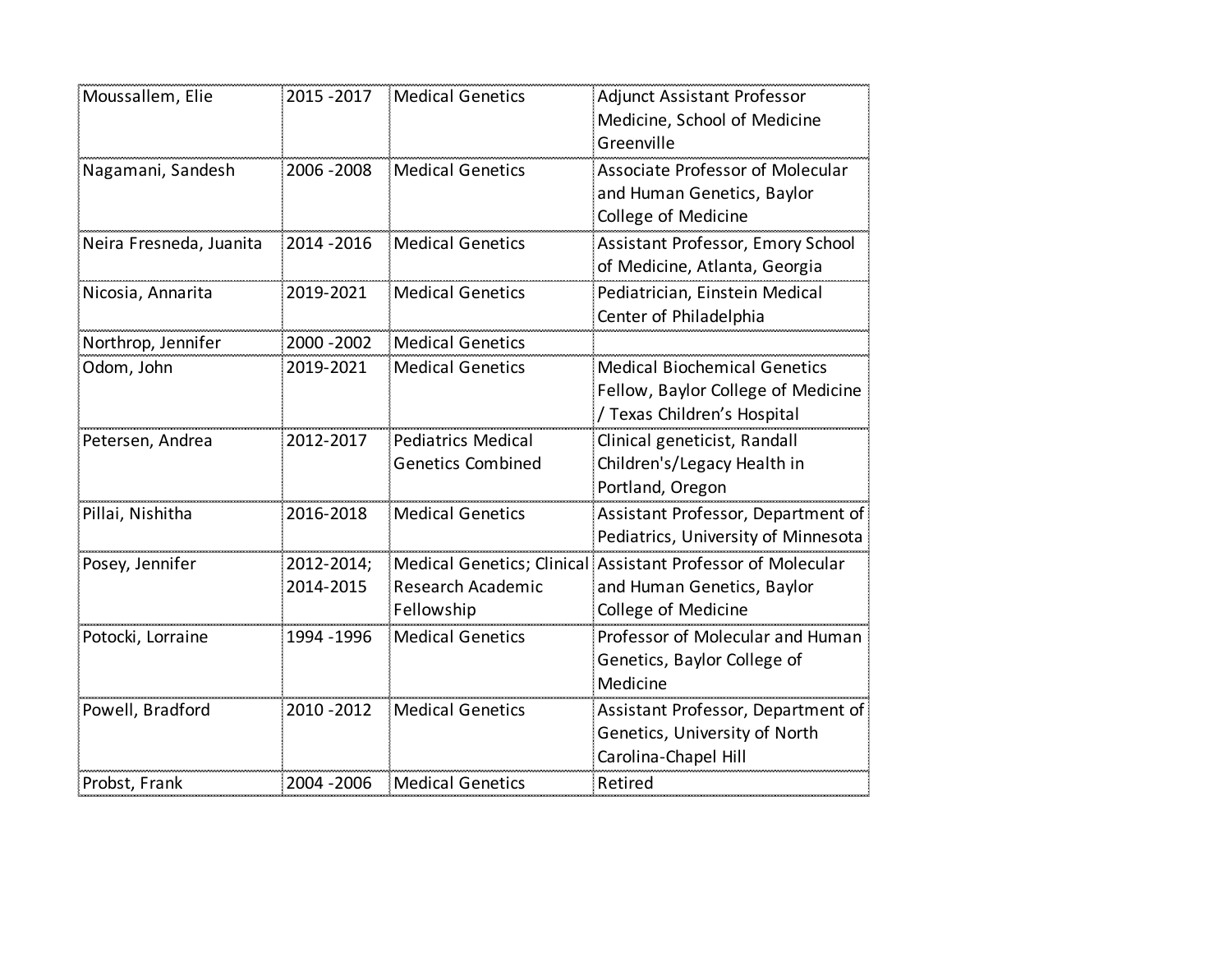| Rajkovic, Aleks         | 1997 - 1999             | <b>Medical Genetics</b>                                                                                   | <b>Stuart Lindsay Distinguished</b><br>Professor in Experimental<br>Pathology I; Chief Genomics<br>Officer and is the Medical Director<br>and Chief of the Center for Genetic<br>and Genomic Medicine, University<br>of California, San Francisco |
|-------------------------|-------------------------|-----------------------------------------------------------------------------------------------------------|---------------------------------------------------------------------------------------------------------------------------------------------------------------------------------------------------------------------------------------------------|
| Robak, Laurie           | 2010-2015;<br>2015-2016 | <b>Pediatrics Medical</b><br>Genetics Combined;<br><b>Clinical Research</b><br><b>Academic Fellowship</b> | Assistant Professor of Molecular<br>and Human Genetics, Baylor<br>College of Medicine                                                                                                                                                             |
| Ross, Helen             | 1994 - 1996             | <b>Medical Genetics</b>                                                                                   | Team Lead Physician<br><b>OB Hospitalist Group</b>                                                                                                                                                                                                |
| Rossetti, Linda         | 2016-2020               | <b>Pediatrics Medical</b><br><b>Genetics Combined</b>                                                     | Pediatric Geneticist, Helen DeVos<br>Children's Hospital, Michigan State<br>University/Spectrum Health, Grand<br>Rapids, MI                                                                                                                       |
| Sanchez-Valle, Amarilis | 2008 - 2010             | <b>Medical Genetics</b>                                                                                   | Associate Professor, Pediatrics,<br>Division of Genetics and<br>Metabolism<br>Division Chief, Pediatrics,<br>University of South Florida                                                                                                          |
| Saronwala, Anirduh      | 2016-2018               | <b>Medical Genetics</b>                                                                                   | Pediatrician, Sutter Gold Medical<br>Group                                                                                                                                                                                                        |
| Schaaf, Christian P.    | 2006 - 2010             | <b>Medical Genetics</b>                                                                                   | <b>Medical Director and Department</b><br>Chair of the Institute of Human<br>Genetics at Heidelberg University                                                                                                                                    |
| Scheurle, Angela        | 1991 - 1994             | <b>Medical Genetics</b>                                                                                   | Professor, Pediatric Division of<br>Genetics and Metabolism, UT<br>Southwestern Medical Center                                                                                                                                                    |
| Schneider, Michael      | 1989 - 1992             | <b>Medical Genetics</b>                                                                                   |                                                                                                                                                                                                                                                   |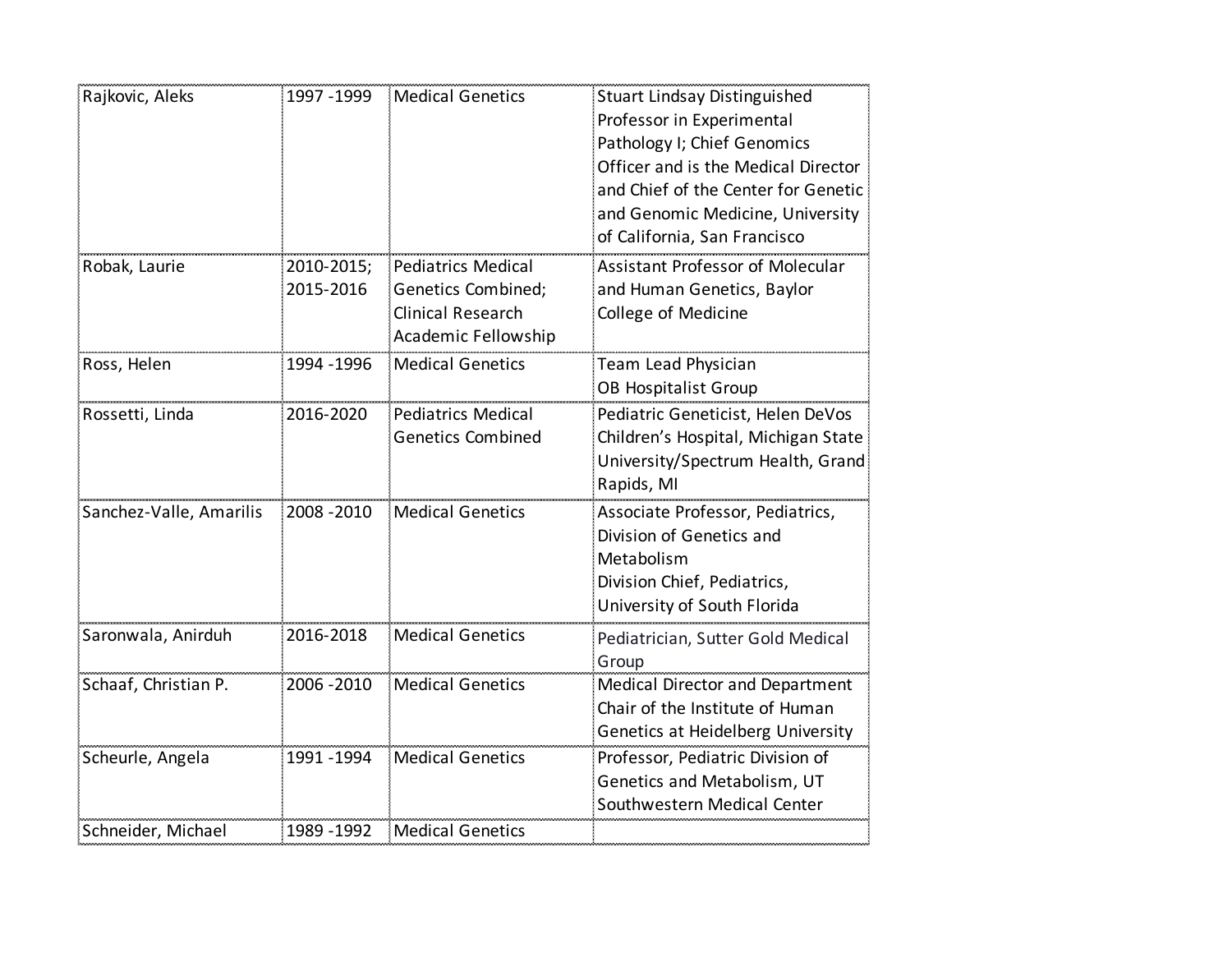| Scott, Daryl       | 2003 - 2005 | <b>Medical Genetics</b> | Associate Professor of Molecular<br>and Human Genetics, Baylor                                                                                                                                                                                                                                                                                                |
|--------------------|-------------|-------------------------|---------------------------------------------------------------------------------------------------------------------------------------------------------------------------------------------------------------------------------------------------------------------------------------------------------------------------------------------------------------|
| Shah, Maulik "Mo"  | 1999 - 2002 | <b>Medical Genetics</b> | College of Medicine<br>Medical Director, numares AG, a<br><b>Global Medical Diagnostics</b><br>company; WhiteCoats Wellness                                                                                                                                                                                                                                   |
| Shayota, Brian     | 2017-2019   | <b>Medical Genetics</b> | Assistant Professor, Assistant<br>Professor of Pediatrics and<br>Medical Genetics at the University<br>of Utah                                                                                                                                                                                                                                                |
| Shchelochkov, Oleg | 2006 - 2008 | <b>Medical Genetics</b> | Director of Clinical and Laboratory<br>Residencies and Fellowships,<br><b>NHGRI</b>                                                                                                                                                                                                                                                                           |
| Shen, Joseph       | 2002 - 2004 | <b>Medical Genetics</b> | Clinical Geneticist, UC Davis<br>Children's Hospital                                                                                                                                                                                                                                                                                                          |
| Shinawi, Marwan    | 2003 - 2005 | <b>Medical Genetics</b> | Professor of Pediatrics, Division of<br><b>Genetics and Genomic Medicine</b><br>Program Director of Combined<br><b>Pediatrics Genetics Residency</b><br><b>Training Program</b><br>Program Director of Medical<br><b>Biochemical Fellowship Training</b><br>Program Washington University<br>School of Medicine in St. Louis/St.<br>Louis Children's Hospital |
| Skorupski, Josh    | 2006 - 2008 | <b>Medical Genetics</b> | Staff Physician, Houston Fertility<br>Institute                                                                                                                                                                                                                                                                                                               |
| Spence, John E.    | 1984 - 1987 | <b>Medical Genetics</b> | Professor, Department of<br>Pediatrics; Assistant Medical<br>Director, UNC Hospitals Children's<br><b>Specialty Clinic</b>                                                                                                                                                                                                                                    |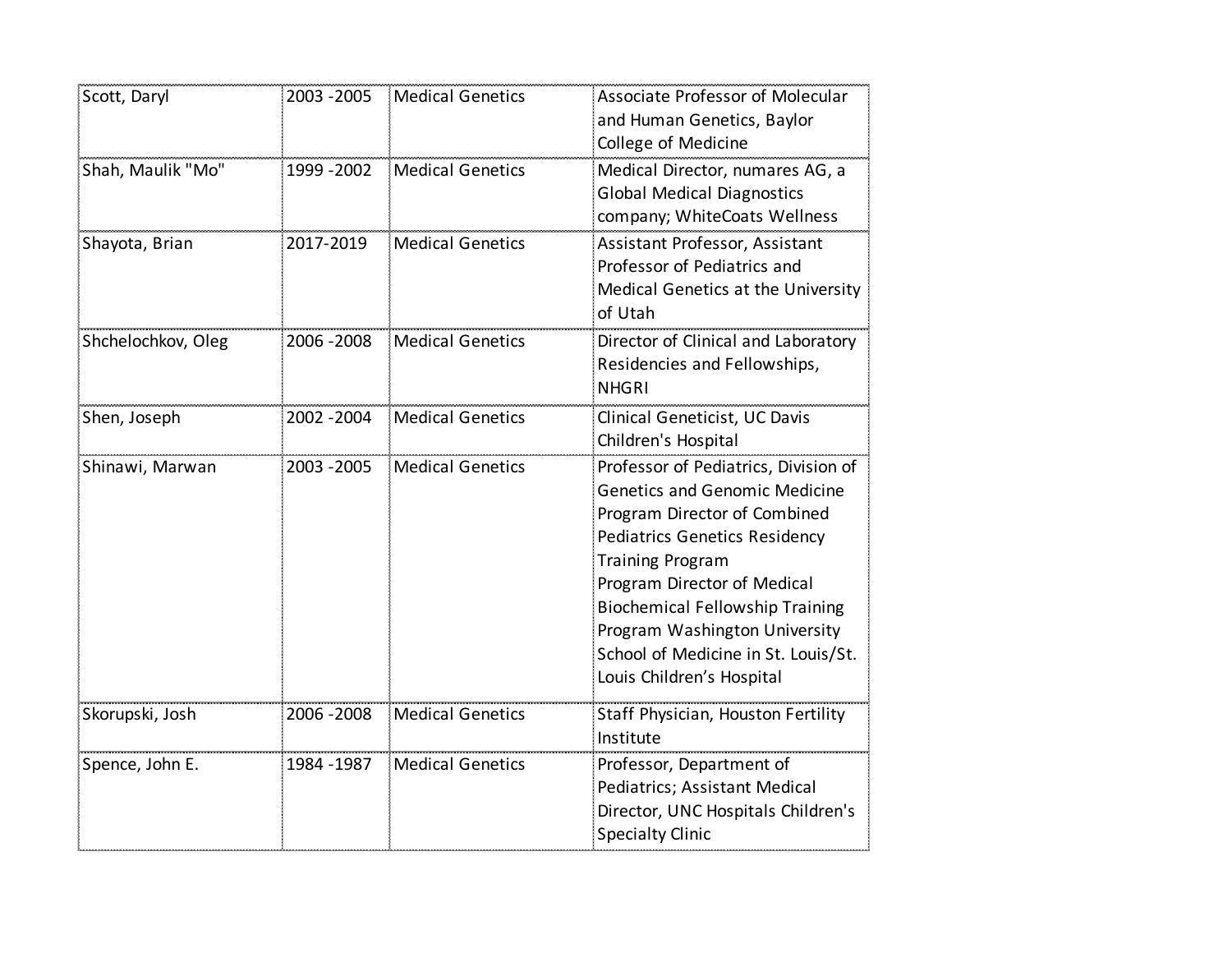| Stockton, David        | 1995 - 1997 | <b>Medical Genetics</b>                               | Chief, Division of Genetic Genomic<br>and Metabolic Disorders, Central<br>Michigan University College of<br>Medicine |
|------------------------|-------------|-------------------------------------------------------|----------------------------------------------------------------------------------------------------------------------|
| Stratton, Robert       | 1982-1984   | <b>Medical Genetics</b>                               | Geneticist, Driscoll Health System,<br>Corpus Christi, Texas                                                         |
| Sutton, V. Reid        | 1996 - 1998 | <b>Medical Genetics</b>                               | Professor of Molecular and Human<br>Genetics, Baylor College of<br>Medicine                                          |
| Szigeti, Kinga         | 2002 - 2004 | <b>Medical Genetics</b>                               | Principal Investigator at New York<br>State Center of Excellence for<br>Alzheimer's Disease                          |
| Tallis, Eran           | 2019-2021   | <b>Medical Genetics</b>                               | <b>Medical Biochemical Genetics</b><br>Fellow, Baylor College of Medicine<br>/ Texas Children's Hospital             |
| Tam, Allison Chung     | 2013-2018   | <b>Pediatrics Medical</b><br><b>Genetics Combined</b> | Assistant Professor; Clinical<br>Geneticist; UCSF Department of<br>Pediatrics, Division of Genetics;<br>Bay Area, CA |
| Thompson, Katherine H. | 1993 - 1996 | <b>Medical Genetics</b>                               | Geneticist, Center for Medical<br>Genetics, Houston, Texas                                                           |
| Urr-Orteger, Avi       | 1992 - 1995 | <b>Medical Genetics</b>                               |                                                                                                                      |
| Van Den Veyer, Igna    | 1993 - 1995 | <b>Medical Genetics</b>                               | Professor of Obstetrics and<br>Gynecology and Molecular and<br>Human Genetics, Baylor College of<br>Medicine         |
| Wangler, Michael       | 2009 - 2011 | <b>Medical Genetics</b>                               | <b>Assistant Professor of Molecular</b><br>and Human Genetics, Baylor<br>College of Medicine                         |